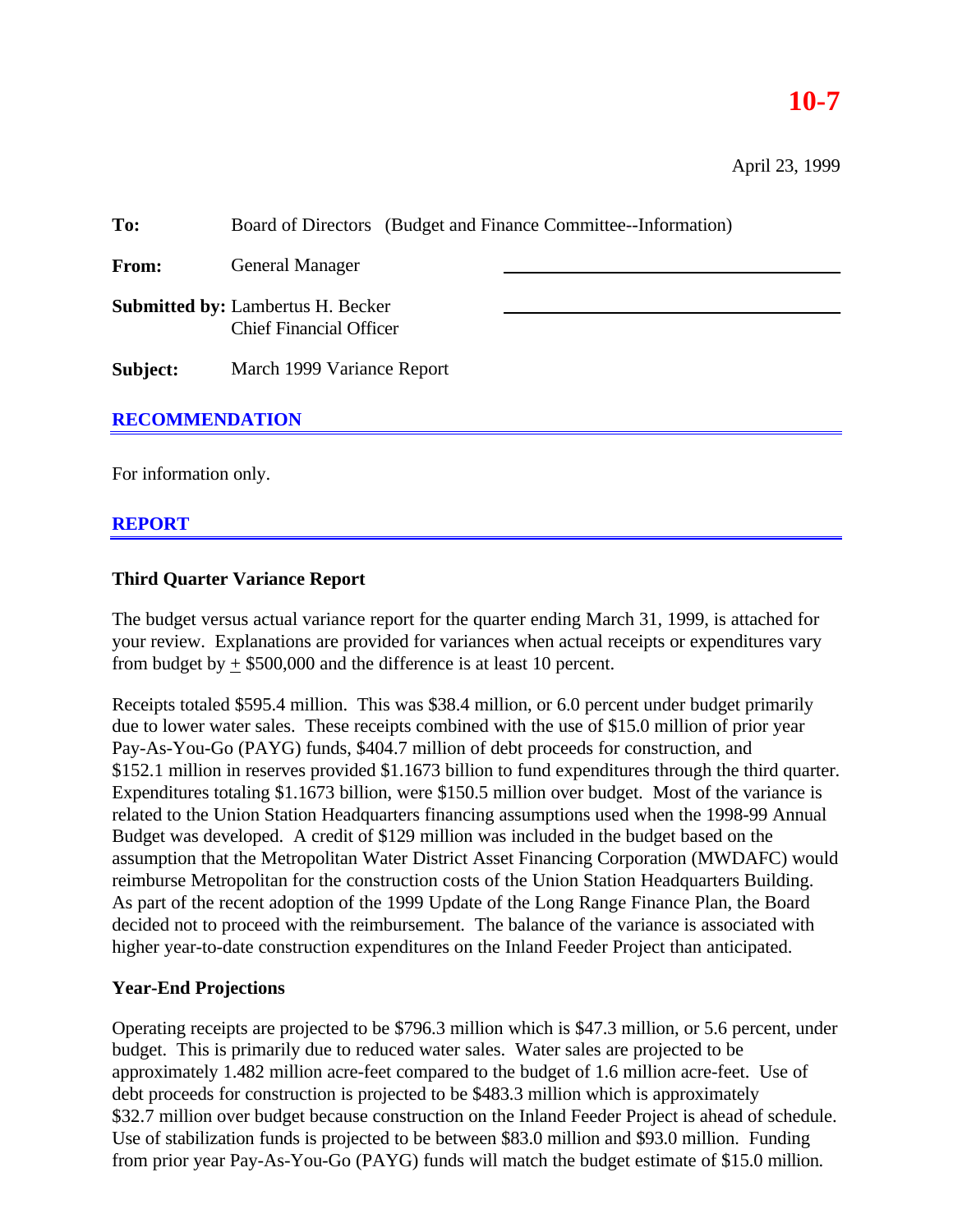Total sources of funds are estimated to be between \$1,377.5 billion and \$1,387.5 billion for the year.

Projected year-end expenditures, excluding construction financed through debt and PAYG reserves, are estimated to be between \$888.1 million and \$898.1 million. This is substantially over the budgeted amount of \$776.2 million. Most of the variance is related to the Union Station Headquarters financing assumptions as explained earlier.

State Water Project (SWP) costs are estimated to be between \$253.6 million and \$263.6 million as compared to the budget estimate of \$240.3 million. The variance is due to increases in the Water System Revenue Bond Surcharges, a high allocation of East Branch Enlargement payments, costs associated with repairs to the aqueduct in 1997/98, power grid charges related to power industry deregulation, and planning costs for the development of the Bay/Delta and Planning Model. Additionally, the budget assumed that Metropolitan would receive \$63.7 million in credits. It is possible that approximately \$10.0 million of these credits may not be received until fiscal year 1999-2000. If the credits are received this year, SWP costs will be approximately \$253.6 million. Conversely, if the credits are received next fiscal year, SWP costs for 1998-99 will total about \$263.6 million.

The overrun on SWP will be somewhat offset by lower Colorado River Supply costs and lower Local Resource Program costs. MWD O&M and operating equipment expenses are estimated to be approximately \$231.4 million which is slightly less than the budget.

Construction expenditures financed from debt proceeds and PAYG reserves are projected to be \$483.3 million. This is approximately \$32.7 million over budget. The over budget variance is mainly attributable to construction work that is ahead of schedule on the Inland Feeder Project. The contractor has completed installation of all 6.3 miles of pipe on the Riverside South Pipeline and is expected to complete the project this fiscal year, approximately seven months ahead of schedule. Work is also ahead of schedule on the Riverside North Pipeline and the Arrowhead West Tunnel. These projects are currently estimated to be completed between three to eleven months earlier than planned.

Adjustments to reserves are projected to be approximately \$30.2 million less than budget. It is anticipated that adequate cash will be on hand to meet bond reserve requirements at June 30, 1999, therefore, no transfer from the WRSF will be required. Total obligations including expenditures and adjustments in reserves are projected to be between \$1,377.5 and \$1,387.5 billion.

As noted earlier, it is expected that between \$83 million and \$93 million from the WRSF will be required to make up the shortfall between receipts and expenditures for fiscal year 1998-99. Since authorization to use WRSFs was not requested when the Board approved the 1998-99 Annual Budget, a companion board letter, 9-3, is being presented to your Board this month requesting such authorization.

MF/mb

# **Attachment 10-7A**

**Attachment 10-7B**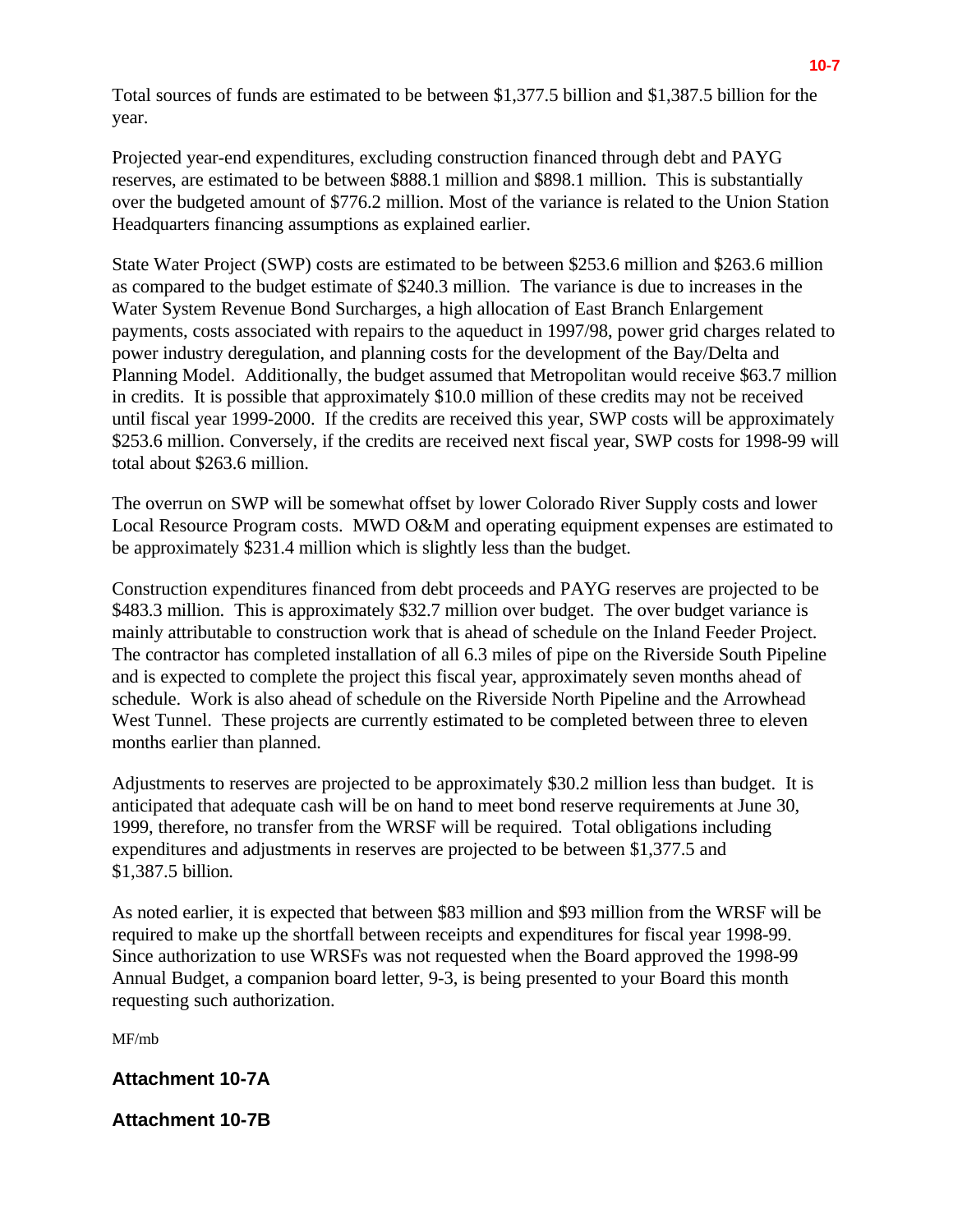# **Attachment 10-7A**

# **BUDGET VS. COST REPORT July 1, 1998 to March 31, 1999 CASH BASIS ( \$ in Thousands )**

| <b>FISCAL YEAR 1998-99</b>                                                                             |                | <b>ANNUAL</b><br><b>BUDGET</b> |                  | <b>BUDGET</b><br><b>THROUGH</b><br><b>March 1999</b> |            | <b>ACTUAL</b><br><b>THROUGH</b><br><b>March 1999</b> |                | <b>VARIANCE</b> | DOLLARS PERCENT | х-<br>REF. |
|--------------------------------------------------------------------------------------------------------|----------------|--------------------------------|------------------|------------------------------------------------------|------------|------------------------------------------------------|----------------|-----------------|-----------------|------------|
| <b>SOURCES OF FUNDS</b>                                                                                |                |                                |                  |                                                      |            |                                                      |                |                 |                 |            |
| <b>RECEIPTS</b>                                                                                        |                |                                |                  |                                                      |            |                                                      |                |                 |                 |            |
| <b>WATER SALES</b>                                                                                     | \$             | 614,506 \$                     |                  | 483,142 \$                                           |            | 445,325                                              | \$             | (37, 817)       | $-7.8%$         |            |
| <b>TAXES</b>                                                                                           | \$             | 85,958 \$                      |                  | 53,228 \$                                            |            | 58.919                                               | \$             | 5,691           | 10.7%           | (a)        |
| READINESS-TO-SERVE CHARGE (RTS)                                                                        | \$             | 80,000 \$                      |                  | 49,181 \$                                            |            | 49,949                                               | \$             | 768             | 1.6%            |            |
| INTEREST ON INVESTMENTS (1)                                                                            | \$             | 43,519 \$                      |                  | 32,666 \$                                            |            | 29,292                                               | \$             | (3,374)         | $-10.3%$        | (b)        |
| POWER RECOVERY AND MISCELLANEOUS                                                                       | \$             | $16,345$ \$                    |                  | 13,206 \$                                            |            | 11,536                                               | \$             | (1,670)         | $-12.6%$        | (c)        |
| <b>BUSINESS DEVELOPMENT</b>                                                                            | \$             | 3,300                          | - \$             | 2,371                                                | \$         | 439                                                  | \$             | (1,932)         | -81.5%          | (d)        |
| <b>TOTAL RECEIPTS</b>                                                                                  | \$             | 843,628 \$                     |                  | 633,793 \$                                           |            | 595,460                                              | \$             | (38, 333)       | $-6.0%$         |            |
| PROJECTED USE OF PRIOR YEAR PAYG FUNDS<br>PROJ USE OF DEBT PROCEEDS FOR CONSTRUCTION                   | \$<br>\$       | 15,000<br>450,600              | - \$<br>\$       | 15,000<br>342,379                                    | - \$<br>\$ | 15,000<br>404,666                                    | \$<br>\$       | 62,287          | 18.2%           | (e)        |
| <b>TOTAL SOURCES OF FUNDS</b>                                                                          | \$             | 1,309,228 \$                   |                  | 991,172 \$                                           |            | 1,015,126                                            | \$             | 23,954          | 2.4%            |            |
| <b>USES OF FUNDS</b>                                                                                   |                |                                |                  |                                                      |            |                                                      |                |                 |                 |            |
| <b>EXPENDITURES</b>                                                                                    |                |                                |                  |                                                      |            |                                                      |                |                 |                 |            |
| STATE WATER CONTRACT                                                                                   | \$             | 240,255 \$                     |                  | 274,067 \$                                           |            | 268,313                                              | \$             | 5,754           | 2.1%            |            |
| WATER TRANSFERS \ OPTIONS                                                                              | \$             | $5,100$ \$                     |                  | $5,100$ \$                                           |            | 7,088                                                | \$             | (1,988)         | $-39.0%$        | (f)        |
| <b>COLORADO RIVER SUPPLIES</b>                                                                         | \$             | 35,650 \$                      |                  | 19,816 \$                                            |            | 18,528                                               | \$             | 1,288           | 6.5%            |            |
| <b>DEBT SERVICE</b>                                                                                    | \$             | 245,050 \$                     |                  | 226,673 \$                                           |            | 224,487                                              | \$             | 2,186           | 1.0%            |            |
| PAYG CONSTRUCTION FROM CURRENT YEAR RECEIPTS                                                           | \$             | $90,000$ \$                    |                  | 64,782 \$                                            |            | 31,503                                               | \$             | 33,279          | 51.4%           | (g)        |
| UNION STATION HEADQUARTERS & OTHER (2)                                                                 | \$             | $22,422$ \$                    |                  | 16,817 \$                                            |            | 19,761                                               | \$             | (2,945)         | $-17.5%$        | (h)        |
| REIMBURSEMENT FROM MWDAFC                                                                              |                | $(129,000)$ \$                 |                  | $(129,000)$ \$                                       |            |                                                      |                | \$(129,000)     | 100.0%          | (i)        |
| MWD O&M                                                                                                |                | 223,252 \$                     |                  | 160,407 \$                                           |            | 163,770                                              | \$             | (3,363)         | $-2.1%$         |            |
| <b>OPERATING EQUIPMENT</b>                                                                             | \$             | $9,211$ \$                     |                  | $6,908$ \$                                           |            | 5,922                                                | \$             | 986             | 14.3%           | (j)        |
| LOCAL RESOURCES PROGRAM - NET                                                                          | \$             | 19,260                         | - \$             | 13,838                                               | \$         | 8,244                                                | \$             | 5,594           | 40.4%           | (k)        |
| <b>SUBTOTAL</b>                                                                                        | \$             | 761,200 \$                     |                  | 659,408 \$                                           |            | 747,616                                              | \$             | (88, 208)       | $-13.3%$        |            |
| PAYG CONSTRUCTION FUNDED FROM PAYG RESERVES<br>DEBT-FINANCED CONSTRUCTION EXPENDITURES                 | \$<br>\$       | 15,000 \$<br>450,600 \$        |                  | 15,000 \$<br>342,379 \$                              |            | 15,000<br>404,666                                    | \$             | \$ (62, 287)    | $-18.2%$        | (1)        |
| <b>TOTAL EXPENDITURES</b>                                                                              | \$             | 1,226,800 \$                   |                  | 1,016,787 \$                                         |            | 1,167,282                                            |                | \$(150, 495)    | $-14.8%$        |            |
| WATER TRANSFER DEPOSITS (3)<br>ADJUSTMENTS IN RESERVES (4)<br>INCREASE IN RATE STABILIZATION FUNDS (4) | \$<br>\$<br>\$ | 18,900<br>4,395<br>59,133      | - \$<br>\$<br>\$ |                                                      | \$<br>\$   |                                                      | \$<br>\$<br>\$ |                 |                 |            |
| <b>TOTAL USE OF FUNDS</b>                                                                              |                | 1,309,228 \$                   |                  | 1,016,787 \$                                         |            | 1,167,282                                            |                | \$(150, 495)    | $-14.8%$        |            |
| Net Sources / (Uses) of Funds                                                                          |                |                                | - \$             | $(25,614)$ \$                                        |            | $(152, 156)$ \$ $(126, 541)$                         |                |                 |                 |            |

*Note : Trust Account Transactions are not reflected in this report. Minor differences are due to rounding.*

**( 1 )** Excludes interest earned on construction and trust funds.

**( 2 )** Other expenditures include cash activity in the General Fund for reimbursable Projects. Actual expenditures exclude the \$10.2 million payment for property in Ventura County for desalination facilities. Proceeds from the sale of the Bolsa Chica property were used to make the payment.

**( 3 )** Deposit to the Water Transfer Fund during the fiscal year net of expenditures.

**( 4 )** Actual amounts to be determined at end of fiscal year.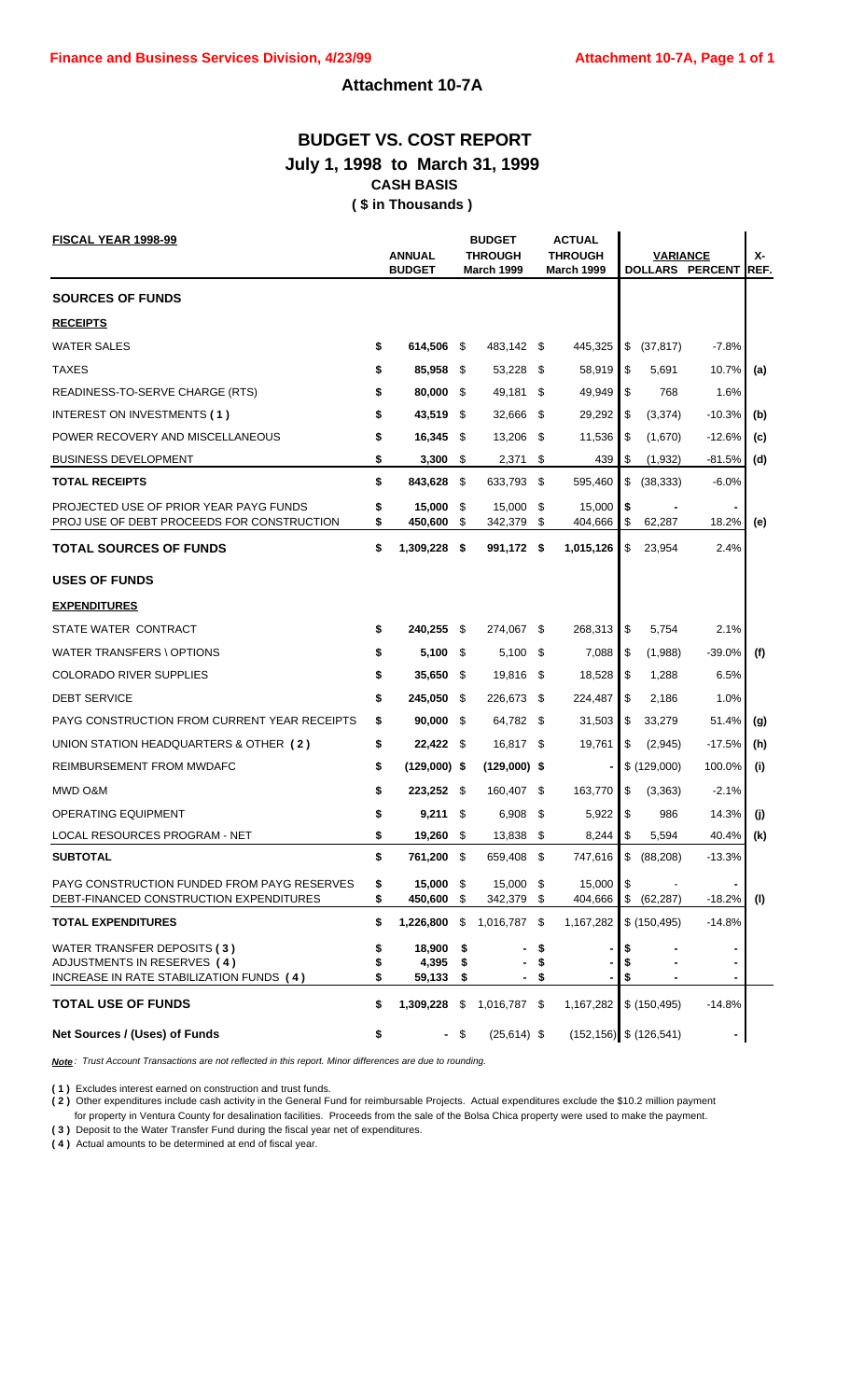### **Attachment 10-7B**

# **CASH BASIS SUMMARY**

# **VARIANCE EXPLANATIONS**

# **Through March 31, 1999**

#### *Criteria: (plus or minus) \$500,000 and 10 percent variance*

### **RECEIPTS:**

- (a) Revenues from Taxes are \$5.7 million over budget through March, mainly due to collections of prior year delinquent taxes.
- (b) Interest on Investments are under budget by \$3.3 million through March. Interest rates on investments have been less than budgeted as the monthly return on the portfolio has decreased from 5.99% to 5.64% during the year.
- (c) Power recoveries and miscellaneous receipts are approximately \$1.7 million under budget through March. Lower water sales during the first half of the fiscal year have reduced power generation from the District's hydroelectric power plants.
- (d) Business Development Revenues are \$1.9 million under budget through March. The Business Development Office budget includes revenues from reimbursable projects which have been determined to be non Business Development activities. This determination was supported in the recently completed internal audit on Business Development activities. Accordingly, actual revenues will not match budget by year end.
- (e) Use of Debt Proceeds for Construction. *(see explanation for item (l))*

### **EXPENDITURES:**

- (f) Water Transfers\Options are approximately \$1.9 million over budget through March mainly due to costs for water deliveries under the Semi-Tropic storage agreement. The budget had a place holder of \$500,000 for various transfer payments for projects such as Semi-Tropic. Payments to date for Semi-Tropic are greater than \$500,000.
- (g) PAYG construction is under budget by \$33.3 million through March. This is due to the timing of construction disbursements to date. Expenditures are expected to match budget estimates of \$105 million at year end.